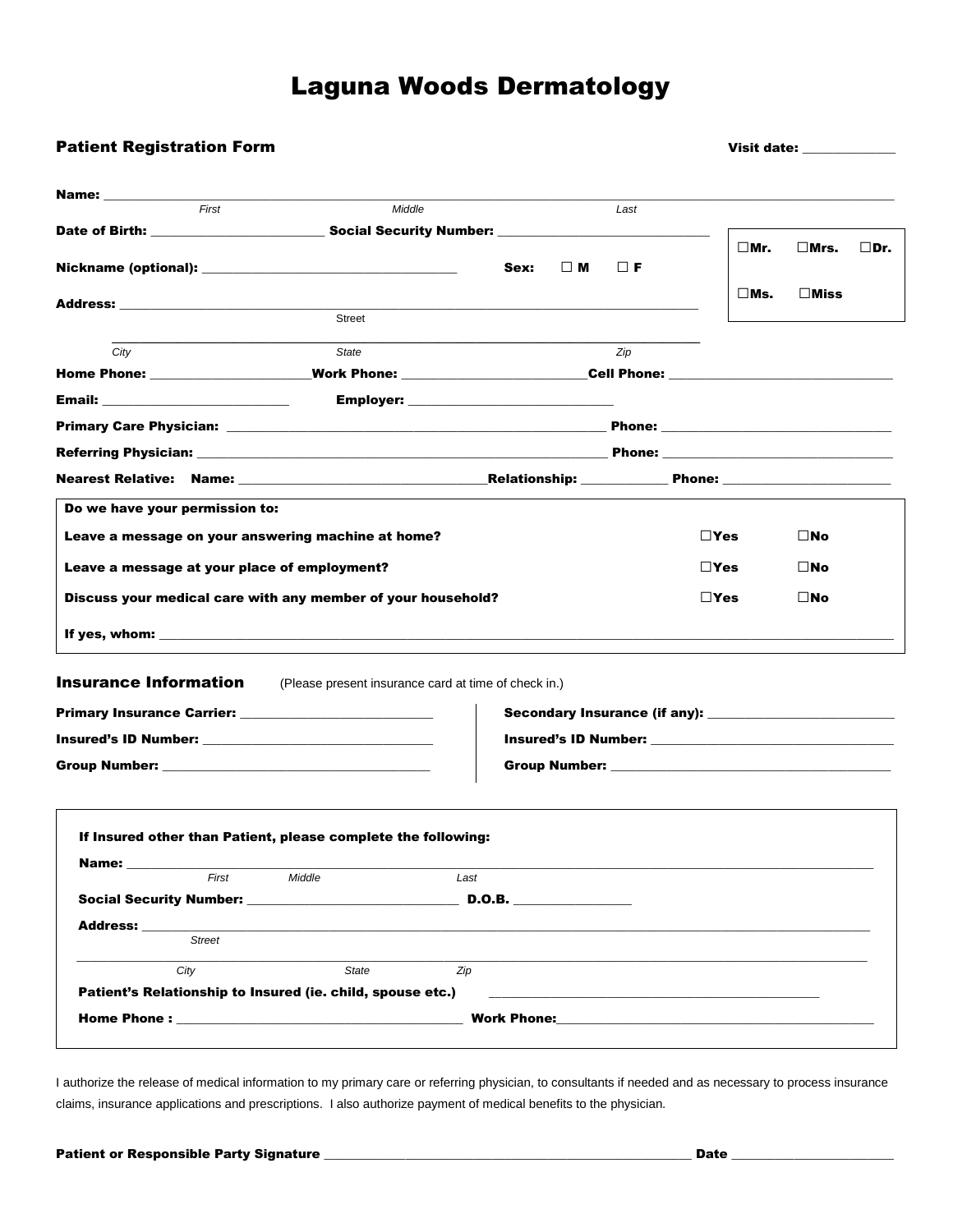# Laguna Woods Dermatology

Medical Questionnaire

|        |                                                                      |         | Date: _________________________                                                                                                          |  |  |  |  |
|--------|----------------------------------------------------------------------|---------|------------------------------------------------------------------------------------------------------------------------------------------|--|--|--|--|
|        |                                                                      |         |                                                                                                                                          |  |  |  |  |
|        | Do you have or have had any of the following? (If yes, please check) |         |                                                                                                                                          |  |  |  |  |
| □      | <b>Heart disease</b>                                                 | □       | <b>Cold sores/ Herpes</b>                                                                                                                |  |  |  |  |
| $\Box$ | <b>High blood pressure</b>                                           | $\Box$  | Autoimmune disease (lupus, rheumatoid arthritis)                                                                                         |  |  |  |  |
| $\Box$ | <b>Lung disease</b>                                                  | □       | <b>Thyroid trouble</b>                                                                                                                   |  |  |  |  |
| $\Box$ | Liver disease or hepatitis                                           | $\Box$  | <b>Seizures</b>                                                                                                                          |  |  |  |  |
| ⊔      | <b>Kidney disease</b>                                                | $\perp$ | <b>Eczema or psoriasis</b>                                                                                                               |  |  |  |  |
| □      | <b>Diabetes</b>                                                      | $\Box$  | Seasonal allergies or asthma                                                                                                             |  |  |  |  |
| □      | <b>Heartburn/Ulcers/Gastritis/Reflux</b>                             | □       | <b>Chronic Fatigue/Fibromyalgia</b>                                                                                                      |  |  |  |  |
| □      | Skin cancer (Basal or Squamous cell carcinoma)                       | $\Box$  | <b>Mechanical heart valve</b>                                                                                                            |  |  |  |  |
| □      | <b>Melanoma</b>                                                      | $\Box$  | Artificial joints or metal implant<br>(If yes, date of last surgery _______________)                                                     |  |  |  |  |
| $\Box$ | <b>Cancer (other than skin)</b>                                      | $\perp$ | Pace-maker                                                                                                                               |  |  |  |  |
|        |                                                                      | $\Box$  | <b>HIV</b>                                                                                                                               |  |  |  |  |
|        |                                                                      |         |                                                                                                                                          |  |  |  |  |
|        | List any other diseases or medical conditions                        |         |                                                                                                                                          |  |  |  |  |
|        |                                                                      |         |                                                                                                                                          |  |  |  |  |
|        |                                                                      |         |                                                                                                                                          |  |  |  |  |
|        | <b>List major surgeries</b>                                          |         | <u> 1989 - Andrea Santa Alemania (h. 1989).</u>                                                                                          |  |  |  |  |
|        |                                                                      |         | Date: __________                                                                                                                         |  |  |  |  |
|        | Date:                                                                |         | Date: _________<br><u> 1989 - Johann John Stein, mars an deutscher Stein und der Stein und der Stein und der Stein und der Stein und</u> |  |  |  |  |

| Are you taking any medications (including over the counter)?<br>(If yes, please list or give pre-written list to nurse) | $\Box$ yes $\Box$ no |  |
|-------------------------------------------------------------------------------------------------------------------------|----------------------|--|
|                                                                                                                         |                      |  |

|  |                       |  | Are you allergic to any medications? |
|--|-----------------------|--|--------------------------------------|
|  | (If yes, please list) |  |                                      |

\_\_\_\_\_\_\_\_\_\_\_\_\_\_\_\_\_\_\_\_\_\_\_\_\_\_\_\_\_\_\_\_\_\_\_

\_\_\_\_\_\_\_\_\_\_\_\_\_\_\_\_\_\_\_\_\_\_\_\_\_\_\_\_\_\_\_\_\_\_\_

\_\_\_\_\_\_\_\_\_\_\_\_\_\_\_\_\_\_\_\_\_\_\_\_\_\_\_\_\_\_\_\_\_\_\_

\_\_\_\_\_\_\_\_\_\_\_\_\_\_\_\_\_\_\_\_\_\_\_\_\_\_\_\_\_\_\_\_\_\_\_

| Do you take Coumadin or blood thinners?                | $\Box$ yes $\Box$ no |  |  |  |
|--------------------------------------------------------|----------------------|--|--|--|
| Do you take aspirin daily?                             | $\Box$ yes $\Box$ no |  |  |  |
| Do you need antibiotics before surgery or dental work? | $\Box$ yes $\Box$ no |  |  |  |
| Are you pregnant or nursing?                           | $\Box$ yes $\Box$ no |  |  |  |
| Are you allergic to any local anesthesia?              | $\Box$ yes $\Box$ no |  |  |  |
| (Over)                                                 |                      |  |  |  |

\_\_\_\_\_\_\_\_\_\_\_\_\_\_\_\_\_\_\_\_\_\_\_\_\_\_\_\_\_\_\_\_\_\_\_

\_\_\_\_\_\_\_\_\_\_\_\_\_\_\_\_\_\_\_\_\_\_\_\_\_\_\_\_\_\_\_\_\_\_\_

\_\_\_\_\_\_\_\_\_\_\_\_\_\_\_\_\_\_\_\_\_\_\_\_\_\_\_\_\_\_\_\_\_\_\_

\_\_\_\_\_\_\_\_\_\_\_\_\_\_\_\_\_\_\_\_\_\_\_\_\_\_\_\_\_\_\_\_\_\_\_

\_\_\_\_\_\_\_\_\_\_\_\_\_\_\_\_\_\_\_\_\_\_\_\_\_\_\_\_\_\_\_\_\_\_\_

 $\Box$  yes  $\Box$  no

\_\_\_\_\_\_\_\_\_\_\_\_\_\_\_\_\_\_\_\_\_\_\_\_\_\_\_\_\_\_\_\_\_\_\_

\_\_\_\_\_\_\_\_\_\_\_\_\_\_\_\_\_\_\_\_\_\_\_\_\_\_\_\_\_\_\_\_\_\_\_

\_\_\_\_\_\_\_\_\_\_\_\_\_\_\_\_\_\_\_\_\_\_\_\_\_\_\_\_\_\_\_\_\_\_\_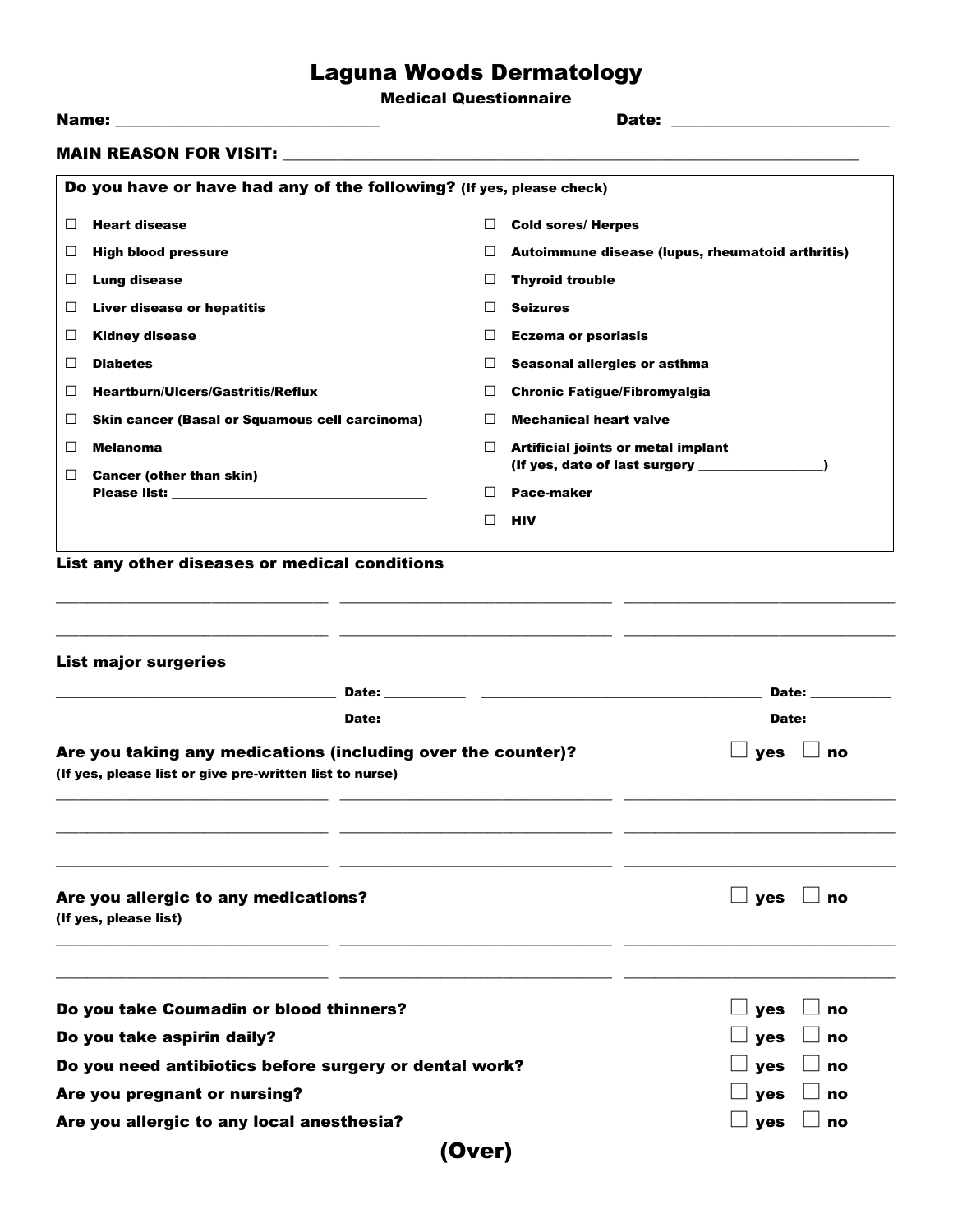| Do you smoke?                                           | $\Box$ yes $\Box$ no |
|---------------------------------------------------------|----------------------|
| Do you drink more than 20 alcoholic beverages per week? | $\Box$ yes $\Box$ no |
| Are you taking any herbs or vitamins?                   | $\Box$ yes $\Box$ no |
| (If yes, please list)                                   |                      |
|                                                         |                      |

\_\_\_\_\_\_\_\_\_\_\_\_\_\_\_\_\_\_\_\_\_\_\_\_\_\_\_\_\_\_\_\_\_\_\_

\_\_\_\_\_\_\_\_\_\_\_\_\_\_\_\_\_\_\_\_\_\_\_\_\_\_\_\_\_\_\_\_\_\_\_

\_\_\_\_\_\_\_\_\_\_\_\_\_\_\_\_\_\_\_\_\_\_\_\_\_\_\_\_\_\_\_\_\_\_\_

| Have any of your relatives had any of the following conditions? (If yes, please check)     |         |                           |                            |
|--------------------------------------------------------------------------------------------|---------|---------------------------|----------------------------|
| <b>Skin cancer</b>                                                                         | $\perp$ | <b>Seasonal allergies</b> | <b>Autoimmune disease</b>  |
| <b>Melanoma</b>                                                                            | П       | <b>Asthma</b>             | <b>Eczema or psoriasis</b> |
|                                                                                            |         |                           |                            |
| Did you have greater than 5 blistering sunburns in your childhood?                         |         |                           | yes<br>no                  |
| Do you wear sunscreen?                                                                     |         |                           | yes<br>no                  |
| Have you had any occupations where you worked outside in the sun?<br>(If yes, please list) |         |                           | yes<br>no                  |
|                                                                                            |         |                           |                            |
| Do you have any hobbies where you spend time outdoors?<br>(If yes, please list)            |         |                           | <b>ves</b><br>no           |

| Have you recently had any of the following? (Check if you have any of the following) |                        |        |                            |                          |                                     |  |
|--------------------------------------------------------------------------------------|------------------------|--------|----------------------------|--------------------------|-------------------------------------|--|
|                                                                                      | <b>Weight change</b>   |        | <b>Stiffness of neck</b>   |                          | <b>Blood in urine</b>               |  |
|                                                                                      | <b>Fatigue</b>         | $\Box$ | Cough                      |                          | <b>Hair Loss</b>                    |  |
|                                                                                      | <b>Fevers/chills</b>   | L      | <b>Chest pain</b>          |                          | <b>Muscle or joint pains</b>        |  |
|                                                                                      | <b>Double vision</b>   | L      | <b>Palpitations</b>        |                          | <b>Fainting or passing out</b>      |  |
|                                                                                      | <b>Ringing in ears</b> |        | <b>Shortness of breath</b> |                          | <b>Easy bruising or bleeding</b>    |  |
|                                                                                      | <b>Sinus problems</b>  |        | <b>Heartburn</b>           |                          | <b>Nervousness</b>                  |  |
|                                                                                      | Sore gums              |        | Vomiting                   | $\overline{\phantom{a}}$ | <b>Keloids or scarring problems</b> |  |
|                                                                                      | <b>Sore throats</b>    |        | <b>Diarrhea</b>            | $\overline{\phantom{a}}$ | <b>Depression</b>                   |  |
|                                                                                      | Swollen glands in neck |        | <b>Constipation</b>        | $\overline{\phantom{a}}$ | Irregular menstrual cycles          |  |
|                                                                                      |                        |        |                            |                          |                                     |  |

\_\_\_\_\_\_\_\_\_\_\_\_\_\_\_\_\_\_\_\_\_\_\_\_\_\_\_\_\_\_\_\_\_\_\_

### How did you find us?

\_\_\_\_\_\_\_\_\_\_\_\_\_\_\_\_\_\_\_\_\_\_\_\_\_\_\_\_\_\_\_\_\_\_\_

\_\_\_\_\_\_\_\_\_\_\_\_\_\_\_\_\_\_\_\_\_\_\_\_\_\_\_\_\_\_\_\_\_\_\_

| $\Box$ | Physician (Name:_                     | <b>Insurance book</b> |
|--------|---------------------------------------|-----------------------|
| $\Box$ | <b>Friend or family member (Name:</b> | Internet              |
| $\Box$ | <b>Yellow Pages</b>                   | Other:                |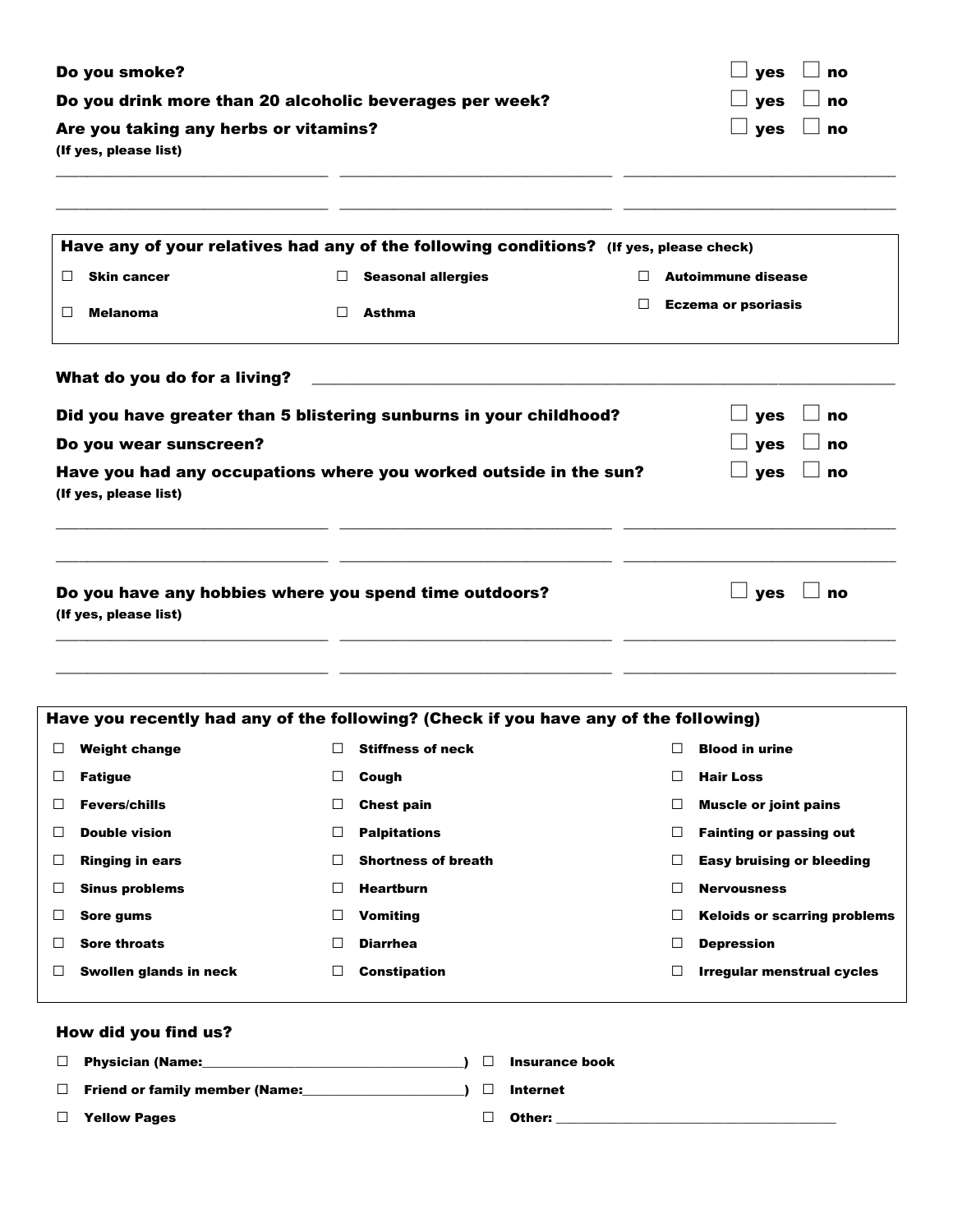#### **PATIENT CONSENT FOR USE AND DISCLOSURE OF PROTECTED HEALTH INFORMATION**

With my consent, Michelle Algarin, M.D. or Karl Bassler, M.D. may use and disclose protected health information (PHI) about me to carry out treatment, payment and healthcare operations (TPO). Please refer to Notice of Privacy Practices for a more complete description of such uses and disclosures.

I have the right to review the Notices of Privacy Practices prior to signing this consent. Michelle Algarin, M.D. and Karl Bassler, M.D. reserve the right to revise its Notice of Privacy Practices at anytime. A revised Notice of Privacy Practices may be obtained by forwarding a written request to 23961 calle de la Magdalena, Suite 520, Laguna Hills, CA 92653.

With my consent, Michelle Algarin, M.D. or Karl Bassler, M.D. may call my home or designated location and leave a message on voice mail or in person in reference to any items that assist the practice in carrying out TPO, such as appointment reminder cards and patient statements.

However, the practice is not required to agree to my requested restrictions, but if it does, it is bound by this agreement.

By signing this form, I am consenting to Michelle Algarin, M.D. or Karl Bassler, M.D. use and disclosure of my PHI to carry out TPO.

I may revoke my consent in writing except to the extent that the practice has already made disclosures in reliance upon my prior consent. If I do not sign, Michelle Algarin, M.D. or Karl Bassler, M.D. may decline to provide treatment to me.

\_\_\_\_\_\_\_\_\_\_\_\_\_\_\_\_\_\_\_\_\_\_\_\_\_\_\_\_\_\_\_ \_\_\_\_\_\_\_\_\_\_\_\_\_\_\_\_\_

\_\_\_\_\_\_\_\_\_\_\_\_\_\_\_\_\_\_\_\_\_\_\_\_\_\_\_\_\_\_\_ *Signature of Patient or Legal Guardian*

*Patient's Name Date*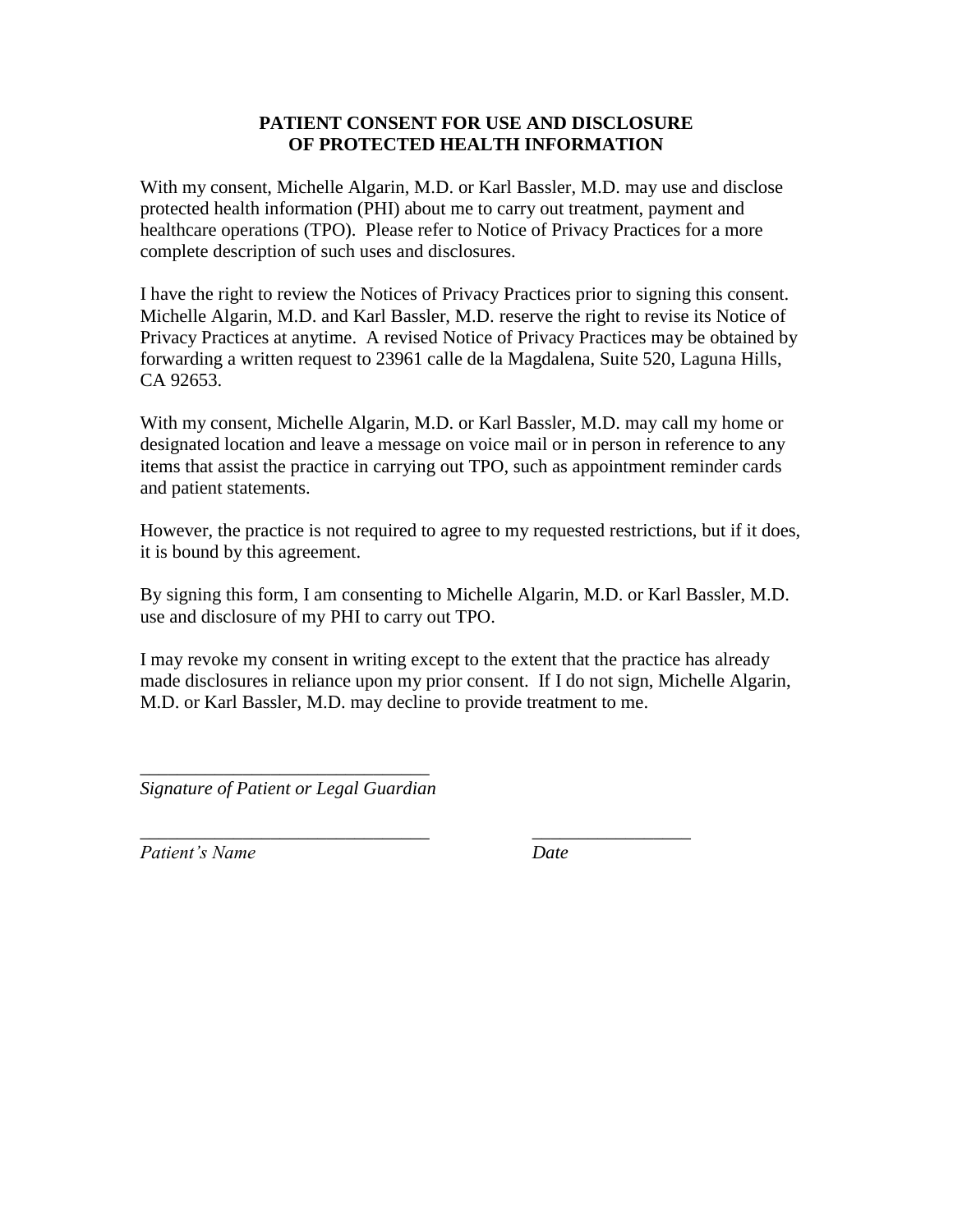### **FINANCIAL AGREEMENT**

#### **FINANCIAL AGREEMENT:**

For and in consideration of services rendered, I agree to make in-full prompt payment to Michelle Algarin, M.D. or Karl Bassler, M.D. when billed for any and all charges not covered or paid by valid insurance benefits.

Initial: \_\_\_\_\_\_\_\_

#### **ASSIGNMENT OF BENEFITS:**

I authorize payment directly to Michelle Algarin, M.D. or Karl Bassler, M.D. for medical insurance benefits payable to me under terms of my policy but not to exceed the balance due for services performed during this period of treatment.

#### **MEDICARE:**

I certify that the information given by me in applying for payment under Title XVIII of the Social Security Act is correct. I authorize any holder of medical or other information about me to be released to the Social Security Administration or its intermediaries or carrier any information need for this or a released Medicare claim. I request that payment of authorized benefits be made on my behalf. I assign benefits payable for physician services to the physician or organization furnishing the services. This authorization is valid until revoked in writing.

\_\_\_\_\_\_\_\_\_\_\_\_\_\_\_\_\_\_\_\_\_\_\_\_\_\_\_\_\_\_\_\_\_\_\_\_\_\_\_\_\_\_\_\_\_\_\_\_ \_\_\_\_\_\_\_\_\_\_\_\_\_\_\_\_\_\_

*Patient Signature Date*

#### **PRIVATE INSURANCE & MEDIGAP POLICIES:**

I authorize \_\_\_\_\_\_\_\_\_\_\_\_\_\_\_\_\_\_\_\_\_\_\_\_\_ Insurance Company to make payment of (Name of Insurance Carrier)

authorized benefits to be made on my behalf. I assign benefits payable for physician services to the physician or organization furnishing the services. This authorization is valid until revoked in writing.

\_\_\_\_\_\_\_\_\_\_\_\_\_\_\_\_\_\_\_\_\_\_\_\_\_\_\_\_\_\_\_\_\_\_\_\_\_\_\_\_\_\_\_\_\_\_\_\_\_ \_\_\_\_\_\_\_\_\_\_\_\_\_\_\_\_\_

*Patient Signature Date*